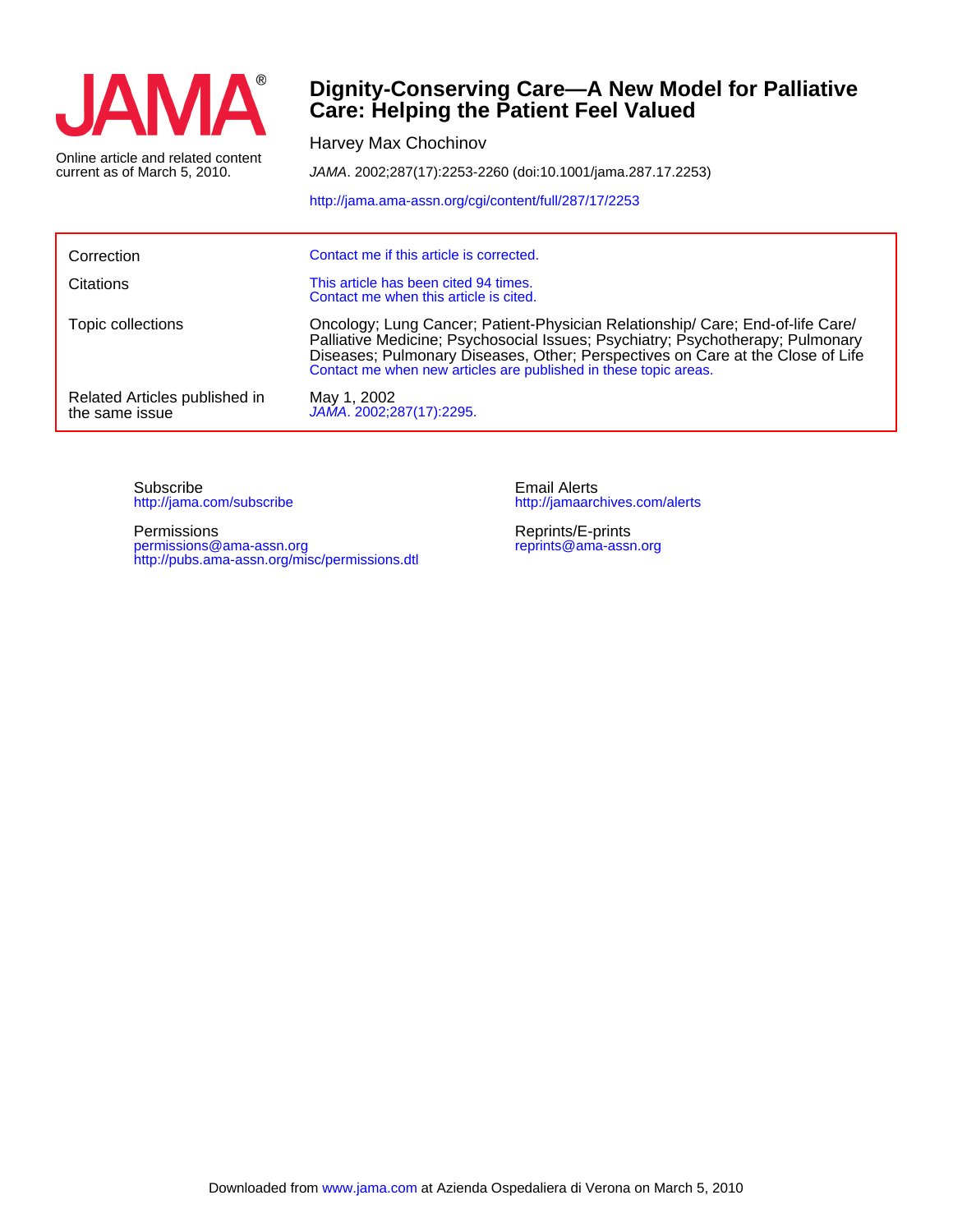# **Dignity-Conserving Care— A New Model for Palliative Care**

Helping the Patient Feel Valued

Harvey Max Chochinov, MD, PhD, FRCPC

#### **THE PATIENT'S STORY**

Mr S is a 62-year-old man with primary lung cancer diagnosed 18 months ago, with metastases to the liver, brain, and adrenal glands. He has recently developed severe weakness of the left upper and lower extremities with an inability to bear weight, likely related to his brain metastasis. He recently discontinued steroids because of unpleasant adverse effects and completed a 2-week course of antibiotics for pneumonia. His symptoms—which include shortness of breath, seizures, constipation, and occasional agitation—are controlled with ipratropium, phenytoin, senna, haloperidol, and clonazepam, respectively. He now receives comfort care only.

Mr S is a thoughtful and articulate man. He had an unhappy childhood and was later troubled by alcohol abuse associated with extensive difficulties sustaining meaningful, lasting relationships or vocational commitments. He states his life "turned around" 30 years ago, after meeting his wife and joining Alcoholics Anonymous; he has been sober ever since. He and his wife describe a close, trusting relationship. They do not have children. While he had a variety of jobs over the years, "none of which I liked," he worked most recently as a truck driver. His finances are "difficult," but he indicates that he and his wife manage to make ends meet. Mr S is participating in a study of "Dignity Psychotherapy," a new intervention designed to preserve dignity at the end of life. He, his wife, and his physician, Dr F, were interviewed for this article by the author.

#### **PERSPECTIVES**

MR S: *Dignity is a state of the soul. Dignity is the sense of peace that passes all understanding. I am sure that there is something beyond this lifetime. As a matter of fact, I believe the consciousness goes on from here. Now what the big plan is, nobody has ever got back to me on that, but I am sure it is wonderful . . . because in this lifetime, I have been groping around in the dark and making choices; some of them good and some not so good.*

MRS S: *Our dignity has been maintained because of the care we have been receiving in the hospital. The staff has been marvelous. They have been helping us as much as they can. I think part of dignity is trying to make him feel that he is still of value.*

DR F: *I think that individuality and dignity may be the same thing in the end. It ends up being what you see as dignity for*

**The basic tenets of palliative care may be summarized as the goal of helping patients to die with dignity. The term "dignity" provides an overarching framework that may guide the physician, patient, and family in defining the objectives and therapeutic considerations fundamental to end-of-life care. Dignity-conserving care is care that may conserve or bolster the dignity of dying patients. Using segments of interviews with a patient with advanced lung cancer, his wife, and his palliative care physician, this article illustrates and explores various aspects of dignity-conserving care and the model on which it is based. Dignity-conserving care offers an approach that clinicians can use to explicitly target the maintenance of dignity as a therapeutic objective and as a principle of bedside care for patients nearing death.**

*JAMA. 2002;287:2253-2260* www.jama.com

*yourself, doesn't it? It is trying to preserve the person as they are; you know, the sensible things like keeping them clean, keeping them comfortable, but also enabling their way of being, what made that person that person.*

#### **Why Is the Notion of Dignity Important?**

The basic tenets of palliative care, including symptom control, psychological and spiritual well-being, and care of the family, may all be summarized under the goal of helping patients to die with dignity.<sup>1,2</sup> Considerations of dignity are frequently invoked as the ultimate justification for various, even diametrically opposite, approaches to the care of dying patients, whether in reference to euthanasia and assisted suicide, hydration and nutrition, terminal sedation, or basic symptom management.<sup>3-10</sup> In many circles, the term "death with

**Author Affiliations:** Department of Psychiatry, University of Manitoba, and CancerCare Manitoba, Winnipeg, Manitoba.

**Corresponding Author and Reprints:** Harvey Max Chochinov, MD, PhD, FR-CPC, PX246, 771 Bannatyne Ave, Winnipeg Manitoba. R3E 3N4 Canada (e-mail: chochin@cc.umanitoba.ca).

**Perspectives on Care at the Close of Life** is produced and edited at the University of California, San Francisco, by Stephen J. McPhee, MD, Michael W. Rabow, MD, and Steven Z. Pantilat, MD; Amy J. Markowitz, JD, is managing editor.

**Perspectives on Care at the Close of Life Section Editor:** Margaret A. Winker, MD, Deputy Editor, *JAMA*.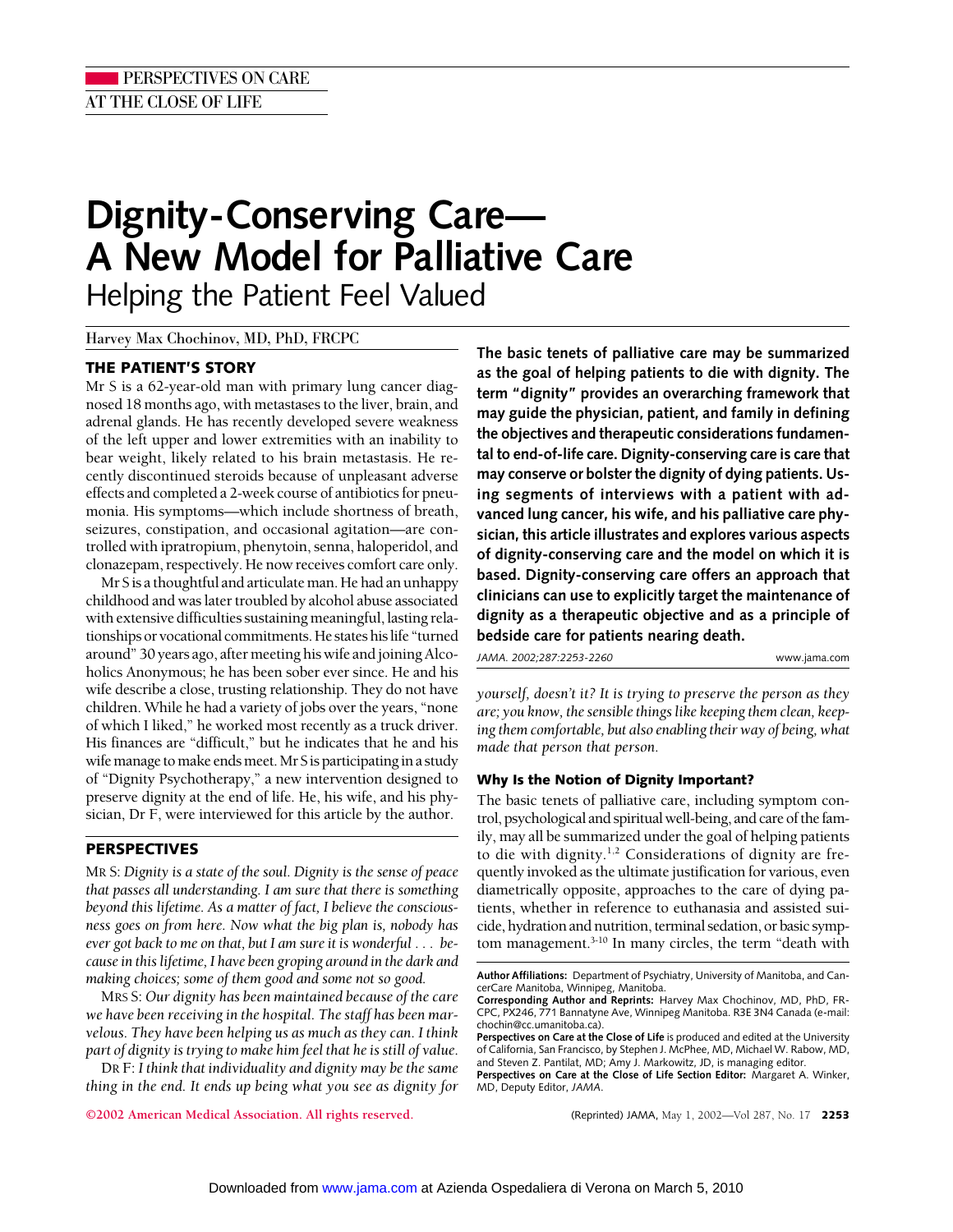dignity" has become synonymous with the right to assisted suicide and euthanasia, removing it from its place as a principle of bedside care for patients nearing death. When the preservation of dignity becomes the clear goal of palliation, care options expand well beyond the symptom management paradigm and encompass the physical, psychological, social, spiritual, and existential aspects of the patient's terminal experience. Systematically broaching these issues within discussions of end-of-life care could allow patients to make more informed choices, achieve better palliation of symptoms, and have more opportunity to work on issues of life closure.

Dignity is defined as "the quality or state of being worthy, honored, or esteemed."11 Despite its unfortunate politicization by the physician-assisted suicide and euthanasia movements, dignity does not relate exclusively to considerations of assisted dying.5,7,8 As exemplified by the statements of Mr S, Mrs S, and Dr F, individuals are likely to ascribe their own unique meaning or importance to the notion of dying with dignity, including practical matters such as basic comfort, the tone or quality of care, and considerations of the "soul" or spirit. Dignity provides an overarching framework that may guide the physician, patient, and family in defining the objectives and therapeutic considerations fundamental at the end of life.12

#### **A Model of Dignity in Dying Patients**

If the preservation of dignity is to be a targeted goal of palliation, the patient's sense of dignity must first be thoroughly understood. Few studies have addressed this issue directly, although several have examined it from the vantage point of a "good death," or a "quality of life" paradigm.<sup>13,14</sup> Stewart and colleagues,13 for example, reviewed the literature to develop a conceptual framework that outlines various domains of influence on the quality of life of dying persons in the context of health care. This framework was meant to guide the development of a comprehensive set of outcome measures, and to evaluate the quality of life of dying persons and the care they require. Others have identified important domains of quality end-of-life care, listing both physical and psychosocial sources of influence.15-17 The latter domains are variably described as "support of function and autonomy" and "patient and family satisfaction"; <sup>15</sup> "overall quality of life" and "psychological wellbeing and functioning"; <sup>16</sup> and "achieving a sense of control" and strengthening relationships."17 However, without a careful examination of what satisfaction, psychological comfort, or feeling in control and supported means to the dying patient—and because of a paucity of intervention strategies that specifically target these sources of distress—achieving them as therapeutic outcomes remains challenging, and all too often beyond reach.

The notion of a "good death" has been studied in a variety of ways.<sup>14,18-20</sup> Emanuel and Emanuel<sup>19</sup> described a detailed framework for a good death. While not empirically validated, it does synthesize the dying experience as a process with 4 critical components, including the fixed patient characteristics, the modifiable elements of the patient's experience, the various interventions that are available, and the overall outcome. Steinhauser and colleagues<sup>20</sup> invited patients and caregivers to cite factors that they consider most important at the end of life. These factors included pain and symptom management, preparation for death, decisions about treatment preferences, and being treated as a "whole person." However, these were not further explicated, nor were clinical strategies provided.

Payne et al<sup>14</sup> indicated that "dignity" was often deemed important by patients describing a "good death." Without further clarification, however, the term remains vague and implications for therapeutic responses ambiguous. One study asked members of the patient's care team within 24 hours of the patient's death to rate the deceased's level of dignity during their last 3 days of life.<sup>21</sup> A list of factors generated by the investigator and health care staff were used as criteria against which to make dignity score ratings. The authors concluded that they were unable to shed light on the deeper meaning and personal relevance of patient dignity, describing it as "an elusive concept" that needed to be studied from the vantage point of patients themselves.

One of the few studies to specifically examine the construct of dignity using patient informants provides a model that helps to describe the notion of dignity-conserving care.<sup>22</sup> This study analyzed qualitative interviews of 50 patients in an advanced stage of terminal cancer, and documented their understanding and perceptions of dignity. The dignityconserving model of care considers 3 broad areas of influence on individual perceptions of dignity: *illness-related concerns*, ie, those things that directly result from the illness; the *dignity-conserving repertoire*, ie, those influences related to the patient's psychological and spiritual resources or makeup; and the *social dignity inventory*, ie, those environmental influences that can affect dignity (**TABLE**). This model is empirically based on patients dying from cancer, and bears further validation in other specific illnesses or special populations to confirm its generalizability. In addition, this study was conducted in Canadian patients and should be evaluated in other settings to determine whether components such as autonomy are as salient among individuals from other cultures.23 Although notions of dignity may be influenced by the nature of one's illness, or culturally bound by issues such as religion or ethnicity, the proffered model may be sufficiently broad to encompass these various considerations. Acknowledgment of personal attributes, unique differences, and the essential or even subtle qualities each person embodies is fundamental to the preservation of dignity. As such, although further testing of the model will be required, it appears elastic enough to support its consideration for broad application among patients nearing death.

#### **Illness-Related Concerns**

Illness-related concerns refer to those things that result from the illness itself, and threaten to, or actually do, impinge on

**2254** JAMA, May 1, 2002—Vol 287, No. 17 (Reprinted) **©2002 American Medical Association. All rights reserved.**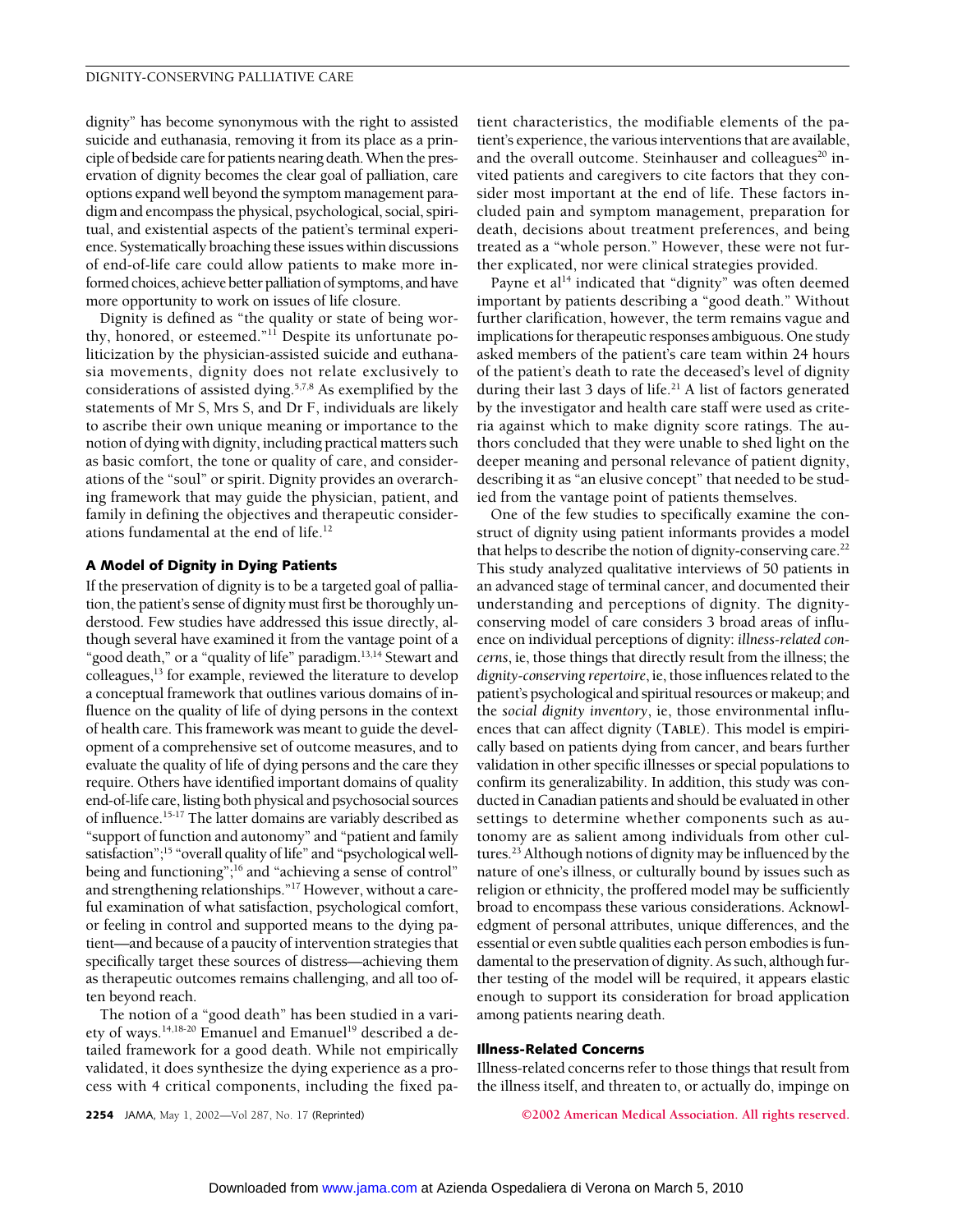the patient's sense of dignity. These concerns are directly related to the patient's illness experience, described in the model as *symptom distress* and *level of independence*. For many patients with an advanced illness, symptom distress (denoting

the experience of discomfort or anguish related to the progression of one's disease) is a defining characteristic of the dying experience.<sup>24-28</sup> According to this model, symptom distress can be further characterized as *physical distress* and *psy-*

| Factors/Subthemes                                     | <b>Dignity-Related Questions</b>                                                                                                              | Therapeutic Interventions                                                                                                                                                    |
|-------------------------------------------------------|-----------------------------------------------------------------------------------------------------------------------------------------------|------------------------------------------------------------------------------------------------------------------------------------------------------------------------------|
|                                                       | <b>Illness-Related Concerns</b>                                                                                                               |                                                                                                                                                                              |
| Symptom distress<br>Physical distress                 | "How comfortable are you?"<br>"Is there anything we can do to make you more<br>comfortable?"                                                  | Vigilance to symptom management<br>Frequent assessment<br>Application of comfort care                                                                                        |
| Psychological distress                                | "How are you coping with what is happening to<br>you?"                                                                                        | Assume a supportive stance<br>Empathetic listening<br>Referral to counseling                                                                                                 |
| Medical uncertainty                                   | "Is there anything further about your illness that you<br>would like to know?"<br>"Are you getting all the information you feel you<br>need?" | Upon request, provide accurate, understandable<br>information and strategies to deal with possible<br>future crises                                                          |
| Death anxiety                                         | "Are there things about the later stages of your<br>illness that you would like to discuss?"                                                  |                                                                                                                                                                              |
| Level of independence<br>Independence                 | "Has your illness made you more dependent on<br>others?"                                                                                      | Have patients participate in decision making, regarding<br>both medical and personal issues                                                                                  |
| Cognitive acuity                                      | "Are you having any difficulty with your thinking?"                                                                                           | Treat delirium<br>When possible, avoid sedating medication(s)                                                                                                                |
| Functional capacity                                   | "How much are you able to do for yourself?"                                                                                                   | Use orthotics, physiotherapy, and occupational therapy                                                                                                                       |
|                                                       | Dignity-Conserving Repertoire                                                                                                                 |                                                                                                                                                                              |
| Dignity-conserving perspectives<br>Continuity of self | "Are there things about you that this disease does<br>not affect?"                                                                            | Acknowledge and take interest in those aspects of the<br>patient's life that he/she most values<br>See the patient as worthy of honor, respect, and<br>esteem                |
| Role preservation                                     | "What things did you do before you were sick that<br>were most important to you?"                                                             |                                                                                                                                                                              |
| Maintenance of pride                                  | "What about yourself or your life are you most<br>proud of?"                                                                                  |                                                                                                                                                                              |
| Hopefulness                                           | "What is still possible?"                                                                                                                     | Encourage and enable the patient to participate in<br>meaningful or purposeful activities                                                                                    |
| Autonomy/control                                      | "How in control do you feel?"                                                                                                                 | Involve patient in treatment and care decisions                                                                                                                              |
| Generativity/legacy                                   | "How do you want to be remembered?"                                                                                                           | Life project (eg, making audio/video tapes, writing<br>letters, journaling)<br>Dignity psychotherapy                                                                         |
| Acceptance                                            | "How at peace are you with what is happening to<br>you?"                                                                                      | Support the patient in his/her outlook<br>Encourage doing things that enhance his/her sense of<br>well-being (eg, meditation, light exercise, listening to<br>music, prayer) |
| Resilience/fighting spirit                            | "What part of you is strongest right now?"                                                                                                    |                                                                                                                                                                              |
| Dignity-conserving practices<br>Living in the moment  | "Are there things that take your mind away from<br>illness, and offer you comfort?"                                                           | Allow the patient to participate in normal routines, or<br>take comfort in momentary distractions (eg, daily<br>outings, light exercise, listening to music)                 |
| Maintaining normalcy                                  | "Are there things you still enjoy doing on a regular<br>basis?"                                                                               |                                                                                                                                                                              |
| Finding spiritual comfort                             | "Is there a religious or spiritual community that you<br>are, or would like to be, connected with?"                                           | Make referrals to chaplain or spiritual leader<br>Enable the patient to participate in particular<br>spiritual and/or culturally based practices                             |
|                                                       | Social Dignity Inventory                                                                                                                      |                                                                                                                                                                              |
| Privacy boundaries                                    | "What about your privacy or your body is important<br>to you?"                                                                                | Ask permission to examine patient<br>Proper draping to safeguard and respect privacy                                                                                         |
| Social support                                        | "Who are the people that are most important to<br>vou?"<br>"Who is your closest confidante?"                                                  | Liberal policies about visitation, rooming in<br>Enlist involvement of a wide support network                                                                                |
| Care tenor                                            | "Is there anything in the way you are treated that is<br>undermining your sense of dignity?"                                                  | Treat the patient as worthy of honor, esteem, and<br>respect; adopt a stance conveying this                                                                                  |
| Burden to others                                      | "Do you worry about being a burden to others?"<br>"If so, to whom and in what ways?"                                                          | Encourage explicit discussion about these concerns<br>with those they fear they are burdening                                                                                |
| Aftermath concerns                                    | "What are your biggest concerns for the people you<br>will leave behind?"                                                                     | Encourage the settling of affairs, preparation of an<br>advanced directive, making a will, funeral planning                                                                  |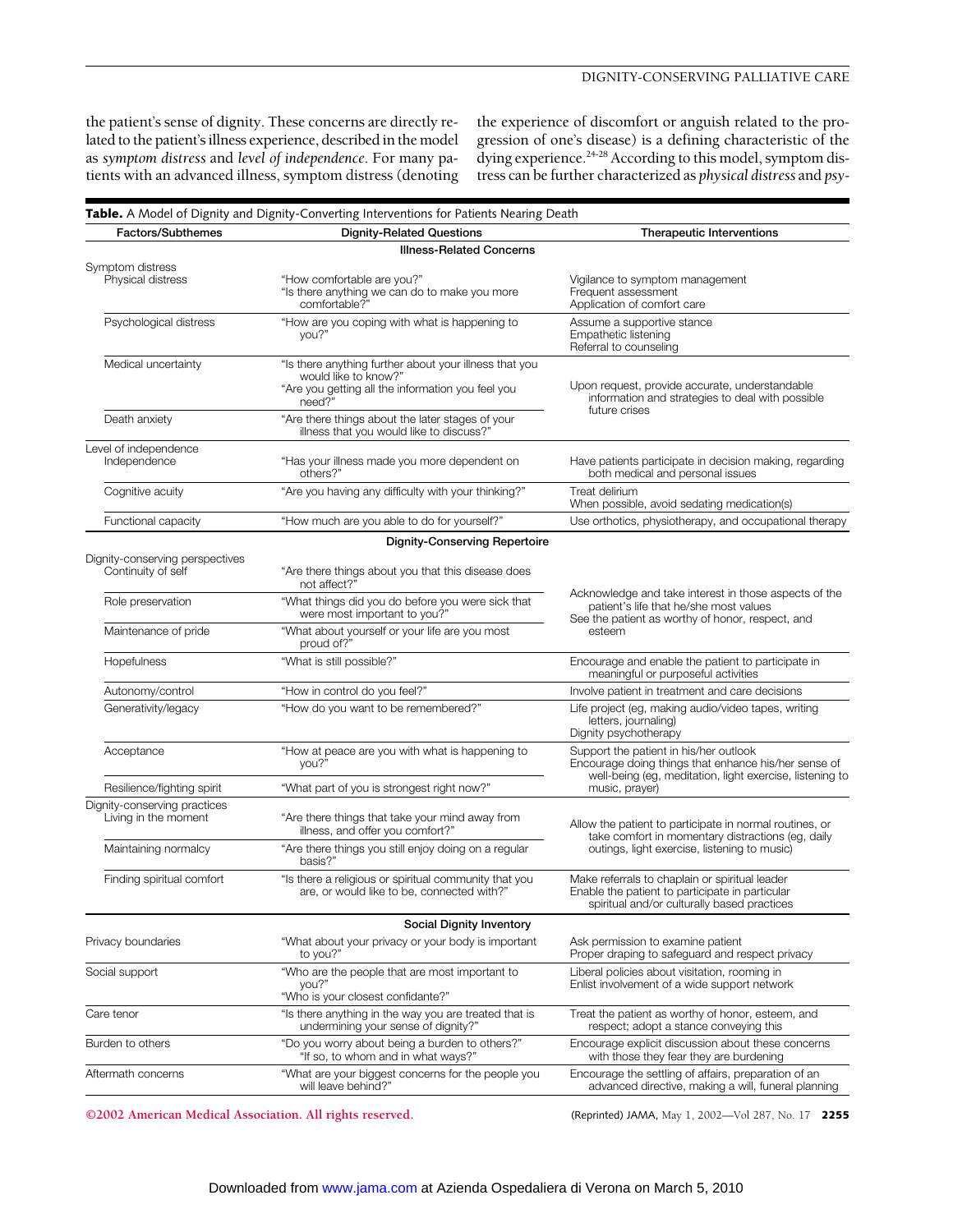#### DIGNITY-CONSERVING PALLIATIVE CARE

*chological distress*, with the latter including the anguish associated with not knowing, or being unaware of, aspects of one's health status or treatment (*medical uncertainty*), and the worry or fear associated with the process or anticipation of death and dying (*death anxiety*).29,30 Level of independence reflects the degree of reliance an individual has on others and is often determined by the ability to maintain *cognitive acuity* and perform tasks of daily living (*functional capacity*).31

#### **Dignity-Conserving Repertoire**

The dignity-conserving repertoire incorporates those aspects of patients' psychological and spiritual landscape that influence their sense of dignity. This is often based on preexisting personality characteristics and on internal resources that patients bring to their illness experience.<sup>32,33</sup> According to the model, the dignity-conserving repertoire includes *dignityconserving perspectives*, ie, ways of looking at or coping with one's situation, and *dignity-conserving practices*that can be invoked to bolster or reinforce one's sense of dignity.

The dignity-conserving perspectives include 8 subthemes, each describing a particular influence on a patient's sense of dignity. These perspectives are not hierarchical. No one of them is more potent than any other; one or a few may be as effective for one patient as invoking many or all may be for another. *Continuity of self* refers to a sense that the essence of who one is remains intact, in spite of an advancing illness.34,35 *Role preservation* is the ability of patients to function or remain invested in their usual roles, as a way of maintaining congruence with a prior view of themselves.35 *Maintenance of pride* is the ability to maintain a positive sense of self-regard or self-respect.36 *Hopefulness* is seeing life as enduring, or as having sustained meaning or purpose.37,38 *Autonomy/control* is the ability to maintain a sense of control over one's life circumstances.30 *Generativity/legacy* is the solace or comfort of knowing that something of one's life will transcend death.39,40 *Acceptance* is an ability to accommodate to changing life circumstances.41,42Finally,*resilience/fighting spirit* is the mental determination exercised in an attempt to overcome illness or to optimize quality of life. $43,44$ 

Dignity-conserving practices refer to the variety of personal approaches or techniques that patients use to bolster or maintain a sense of dignity. These include 3 subthemes: *living in the moment* to focus on immediate issues in the service of not worrying about the future;*maintaining normalcy* to carry on usual routines and schedules in spite of changing health circumstances; and *finding spiritual comfort*, which is the dignity-sustaining effect of turning toward or finding comfort within one's religious or spiritual beliefs.<sup>45,46</sup>

#### **Social Dignity Inventory**

The defining characteristic of the social dignity inventory is its reference to social issues or relationship dynamics that enhance or detract from a patient's sense of dignity. This facet of the model describes influences on dignity that derive from the patient's environment, and consists of 5 subthemes: *pri-* *vacy boundaries*, which is the extent that dignity can be influenced by encroachments on one's personal environment during the course of receiving care or support<sup>47</sup>; social sup*port*, the presence of an available and helpful community of friends, family, or health care providers<sup>48-50</sup>; *care tenor*, the attitude others demonstrate when interacting with the patient51; *burden to others*, the distress engendered by having to rely on others for various aspects of one's personal care or management<sup>29,52</sup>; and *aftermath concerns*, the worry or fear associated with anticipating the burden or challenges that one's death will impose on others. Unlike burden to others, aftermath concerns refer more specifically to worries about the impact that one's death will have on those left behind.

#### **Differing Notions of Dignity**

While the model covers general influences on dignity, each individual will ascribe varying degrees of importance to each of its components. The notion of dignity will vary from individual to individual, and between one circumstance and the next. The difference in how Mr S and Mrs S view the notion of dignity is both striking and illustrative. For Mr S, dignity refers to something from within, and seems to resonate with his core spiritual identity. In other words, his conception of dignity is not dependent on physical or environmental factors (ie, illness-related concerns or the social dignity inventory), but rather seems related to his ability to maintain a positive sense of self-regard (maintenance of pride), a feeling that the essence of who he is remains intact (continuity of self), along with an ability to invest in and gain strength from a rich spiritual life (finding spiritual comfort).<sup>45,46</sup> For Mrs S, on the other hand, the maintenance of dignity is connected to how she and her husband are treated, and the extent to which they are valued (ie, care tenor). Although it is often argued that palliative care must be philosophically rooted in an acknowledgment of the inherent dignity of individuals, this example illustrates that the question, "what is death with dignity?" requires the important corollary, "according to whom?"1-4,24

For some patients, a sense of dignity is indivisible from their core being or essence. The notion of "basic dignity" has been described as referring to a universal moral quality that is internally held, and inherent in and inalienable from life itself.3,53 From this philosophical vantage point, as long as there is life there is dignity. On the other hand, "personal dignity" is frequently invoked in reference to the potential indignities of death and dying. $3,53,54$  Loss of dignity is one of the most common responses given by physicians in studies examining why patients select euthanasia or assisted suicide.<sup>8,9,53-55</sup> Personal dignity is a construct that is more individualistic, transient, and tied to personal goals and social circumstances. As such, illness-related concerns or components of the social dignity inventory may infringe on personal dignity, perhaps mediated by the resiliency of one's dignity-conserving repertoire. Depending on one's internal resources, individual autonomy may be conflated with

**2256** JAMA, May 1, 2002—Vol 287, No. 17 (Reprinted) **©2002 American Medical Association. All rights reserved.**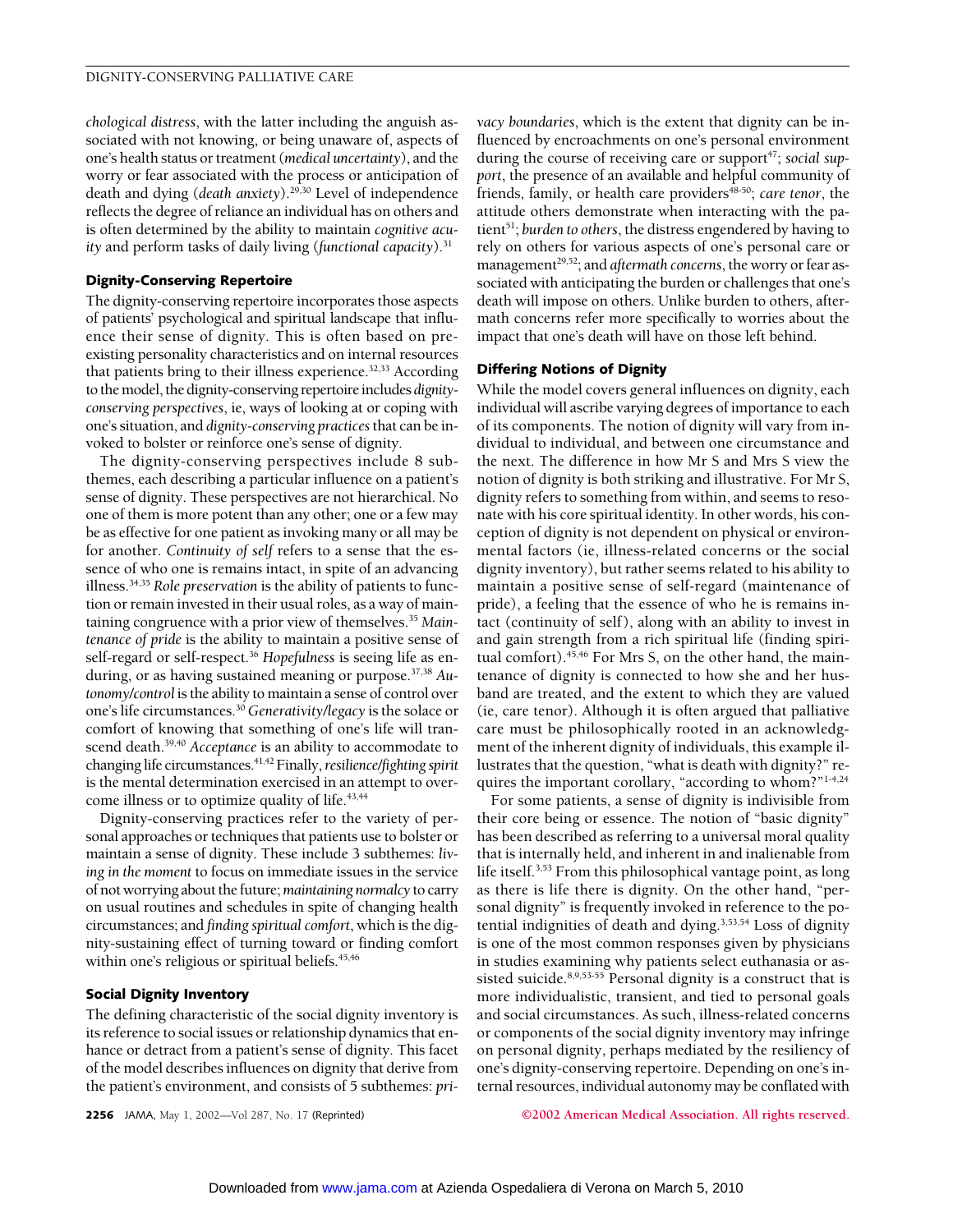the notion of dignity, and the inability to maintain independence while dying may be experienced as a fundamental loss of dignity, undermining the value of life itself. The experience of other cultures that do not emphasize individual autonomy may provide insights into perspectives in which dignity without independence is possible.<sup>23</sup>

#### **Dignity-Conserving Interventions**

MR S: *I have been there for other people and it has really done me so much good to be of service. Well, now it is my turn. Somebody may feel as good about taking care of me as I did when I was being of service to other people.*

The physician's challenge in palliative care is to understand how a particular patient and his or her family perceive dignity and create interventions that enhance it. Without adequate strategies to address either terminal distress or suffering for which there is no apparent effective intervention, physicians providing end-of-life care can become demoralized and nihilistic.56 Thus, dignity-conserving care, with its expanded range of therapeutic possibilities, has implications for the wellbeing of patient, family, and care provider alike. According to Sulmasy,57 "to treat oneself or others with less than the proper esteem is to behave in an undignified manner." Therefore, delivering care that bestows dignity on others confers and safeguards the dignity of the provider.

Every facet of the dignity model offers guidance on how to provide care that may conserve or bolster the dignity of dying patients. If thought of as a therapeutic map, the dignity model points to directions for care that include biomedical, psychological, psychosocial, existential, and spiritual considerations (Table). Each of these components may be applied to Mr S' experience to better understand the care characteristics most important to him to maintain his dignity.

#### **Managing Illness-Related Concerns**

DR F: *If symptom management isn't well handled, discomfort can get in the way of people being themselves, and therefore get in the way of maintaining their dignity.*

MR S: *You know these people wouldn't allow my lights to go out without keeping me as comfortable as possible.*

The illness-related concerns component of the model speaks to the need for attentive management of physical and psychological symptoms. Steinhauser et al<sup>20</sup> reported that patients, families, and physicians all agree that pain and symptom management is important at the end of life and integral to the success of improving care for the dying. Symptom distress is a central concern to many patients with an advanced malignancy, because pain is positively associated with depression, anxiety, mood disturbance, and psychological maladaption.26-28,32,58,59 Vigilant symptom management is clearly a cornerstone of quality palliation, and an integral feature of dignity-conserving care. Medical uncertainty and death anxiety, both specific types of psychological distress, suggest that providing information about treatment options or the anticipated unfolding of an illness may further help conserve the

dignity of patients and families plagued by not knowing sufficiently what the future holds in store.<sup>29,30</sup>

#### **Bolstering Independence**

MR S: *I am so angry when I have only one side that works, when I have been a hands-on person all my life. I get angry and frustrated because I can't do things that used to be so easy for me to do.*

The model suggests that the degree of reliance on others can usually be understood in terms of how much one is able to do for oneself (functional capacity), and the patient's degree of mental intactness (cognitive acuity).<sup>16,31</sup> As such, therapeutic strategies should attempt to bolster the patients'sense of autonomy and their ability to function as independently as possible. Judicious application of orthotic devices, along with physical and occupational therapy, can often bolster functional capacity and the patient's overall level of independence. For patients who are able to be cared for at home, arranging main-floor access, appropriate medical accoutrements (eg, special bedding if required, commodes, braces, orthopedic supports), and sufficient home care and family respite supports can allow patients to remain at home and maximize autonomy within the constraints of their deteriorating health.<sup>31</sup>

#### **Dignity-Conserving Strategies**

MR S: *If somebody has to go and wipe off my private parts, well, that is what they do and I am sorry, I didn't do it on purpose but that is their job and I can allow them to do it. I don't see that as having anything to do with my dignity. I have other things to be proud of.*

The dignity-conserving repertoire facet of the model speaks to the internal resources that a patient brings to an illness, based on past experience, psychological makeup, and the richness of their spiritual life. Many of the subthemes within the dignity-conserving repertoire focus on the patient's sense of continued worth, and approximate Cassell's notion of suffering.34 According to Cassell, to the degree that personhood is threatened or compromised, suffering will be proportionate. However, it can be difficult to maintain one's sense of essence (continuity of self) or self-regard (maintenance of pride), or to believe that prior roles are still worthy of investment (role preservation) in the face of deteriorating health circumstances.<sup>34-36</sup>

Even though Mr S was no longer able to work or anticipate a prolonged life span, having him participate in discussions about his treatment options, care planning, and financial issues affecting his wife's future seemed to enhance his sense of being an active and vital participant in a life that was not yet completed. Dignity-conserving strategies should attempt to reinforce the patient's sense of self-worth by adopting a therapeutic stance that conveys steadfast respect for the patient as a whole person with feelings, accomplishments, and passions independent of the illness experience. This is supported by Cassem's notion that dying patients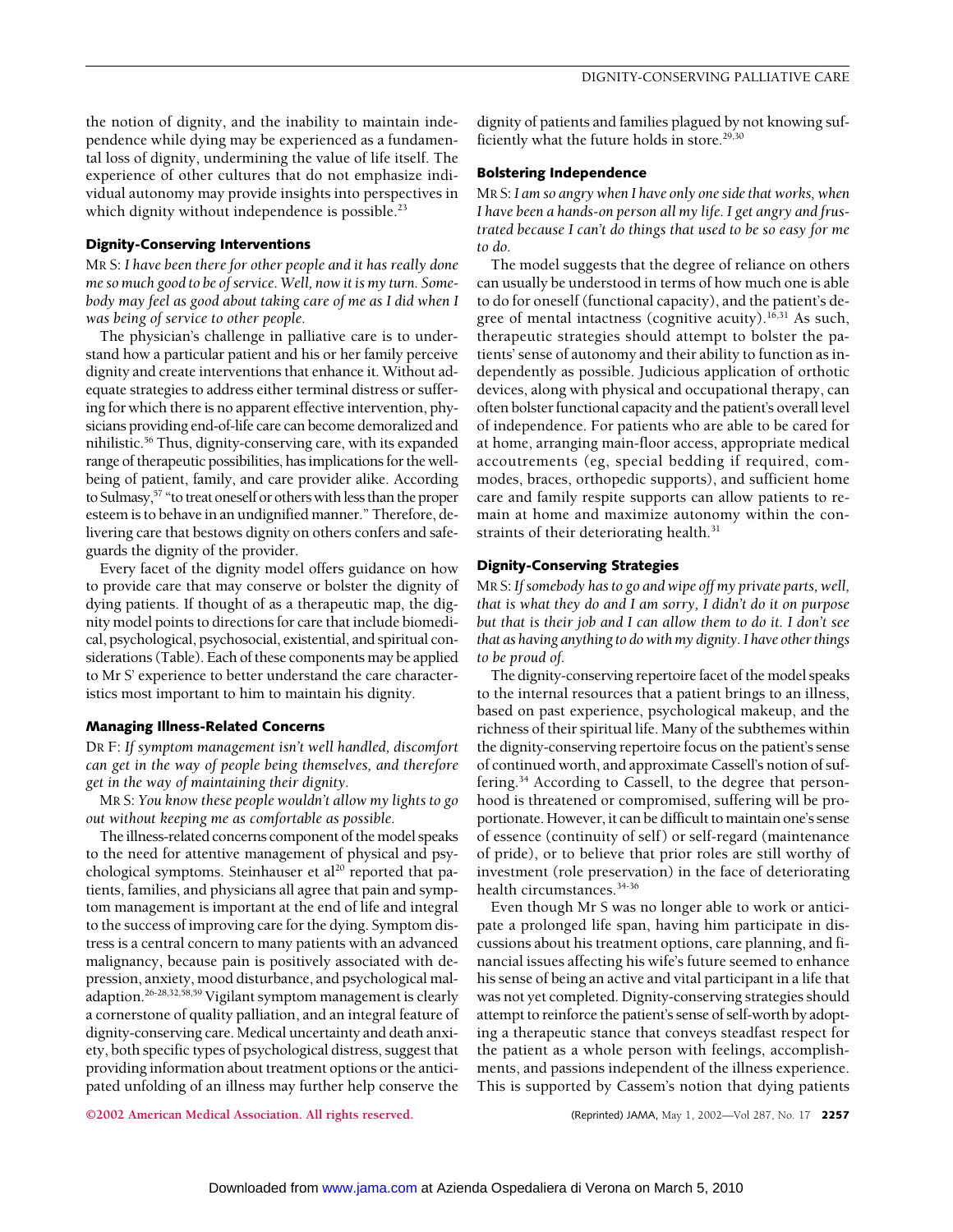#### **Box. Dignity Psychotherapy Question Protocol**

- Can you tell me a little about your life history, particularly those parts that you either remember most or think are the most important?
- When did you feel most alive?
- Are there specific things that you would want your family to know about you, and are there particular things you would want them to remember?
- What are the most important roles (eg, family, vocational, community service) you have played in life?
- Why are they so important to you, and what do you think you accomplished in those roles?
- What are your most important accomplishments, and what do you feel most proud of?
- Are there particular things that you feel still need to be said to your loved ones, or things that you would want to take the time to say once again?
- What are your hopes and dreams for your loved ones?
- What have you learned about life that you would want to pass along to others?
- What advice or words of guidance would you wish to pass along to your\_\_\_\_(son, daughter, husband, wife, parents, other[s])?
- Are there words or perhaps even instructions you would like to offer your family, in order to provide them with comfort or solace?
- In creating this permanent record, are there other things that you would like included?

derive self-respect from a sense that others value them for what they have done and for who they are.<sup>60</sup> It is no coincidence that patients who feel more appreciated are less likely to have considered euthanasia or physician-assisted suicide.61 Ascribing importance to the things that the patient holds dear acknowledges individual personhood, while at the same time strengthening the empathic, therapeutic connection between the patient, the patient's family, and the care provider (Table).

Hopefulness, an ability to see life as enduring or having sustained meaning or purpose, is another subtheme of the dignity-conserving repertoire.37,38 According to Viktor Frankl, $62$  "what matters is not the meaning of life in general, but rather the specific meaning of a person's life at a given moment." For dying patients, such meaning can derive from visits with loved ones, reviewing lifetime photographs or stories, bequeathing gifts to loved ones, or engaging in meaning-engendering projects (such as organizing photo albums, writing journals, or even preparing one's own obituary).<sup>63</sup> In each instance, these activities provide the patient with a sense that they continue to serve a vital function, and that life maintains its purpose and dignity.

Several studies have reported that the undermining of autonomy has the potential to undermine the value patients ascribe to life, with hopelessness and loss of control correlated with a heightened interest in death-hastening measures.<sup>63-68</sup> Therefore, strategies that bolster autonomy and control are paramount to the conservation of dignity. One basic strategy is to ensure that patients are involved in their care and treatment decisions, if they wish. Dr F indicated that when Mr S was first admitted, he was medicated because of an apparent problem with insomnia, disruptive to the ward routine. This resulted in him becoming more confused and agitated. In an attempt to heighten his sense of autonomy and self-reliance, and to facilitate a return to his normal routines, Dr F and Mr and Mrs S decided that reducing his nighttime sedatives and spending time outdoors would be helpful. Loss of autonomy and control is a pervasive experience for patients with an advancing illness. Measures that return control to the patient should be considered and instituted whenever feasible.

For some patients, the preservation of dignity can be achieved by a connection to a spiritual or religious practice or community (finding spiritual comfort).<sup>45,46</sup> Facilitating these connections and enabling the expression of culturally held beliefs or denominationally appropriate practices constitute dignity-conserving care. For others, ensuring that some aspect of life may transcend death (ie, the generativity/legacy subtheme) holds the key to a maintained sense of dignity.39,40 For these patients, participating in a life project such as making an audiotape or videotape, writing letters, keeping a journal, or engaging in dignity psychotherapy (as described below) can offer the comfort of knowing that something of their essence or personhood will survive beyond death.

#### **Dignity Psychotherapy**

MRS S: *Being able to read his words will be a way of helping me to remember him, and to think of him. I didn't always understand him, because he was a free spirit and I was the worrier. Maybe I didn't trust God enough. I'm glad I'll have his words to comfort me.*

For many patients, the maintenance of dignity seems connected to the notion that something of their essence will survive beyond the event of death itself (ie, the generativity/ legacy subtheme). The psychotherapy clinical trial in which Mr S participated is based in part on this premise. In dignity psychotherapy, patients dying of any cause and thought to be within the last 6 months of life are asked to speak on tape about various aspects of life they would most want permanently recorded and ultimately remembered. Patients are asked a series of questions, based on the dignity model, which focus on things that they feel are most important and that they would most want their love one(s) to remember. Whether or not they feel they have made an important contribution in life, this intervention can engender a sense that they will leave something of value, whether to thank loved ones, ask for forgiveness, leave important information or instructions, or provide words of comfort (**BOX**).

**2258** JAMA, May 1, 2002—Vol 287, No. 17 (Reprinted) **©2002 American Medical Association. All rights reserved.**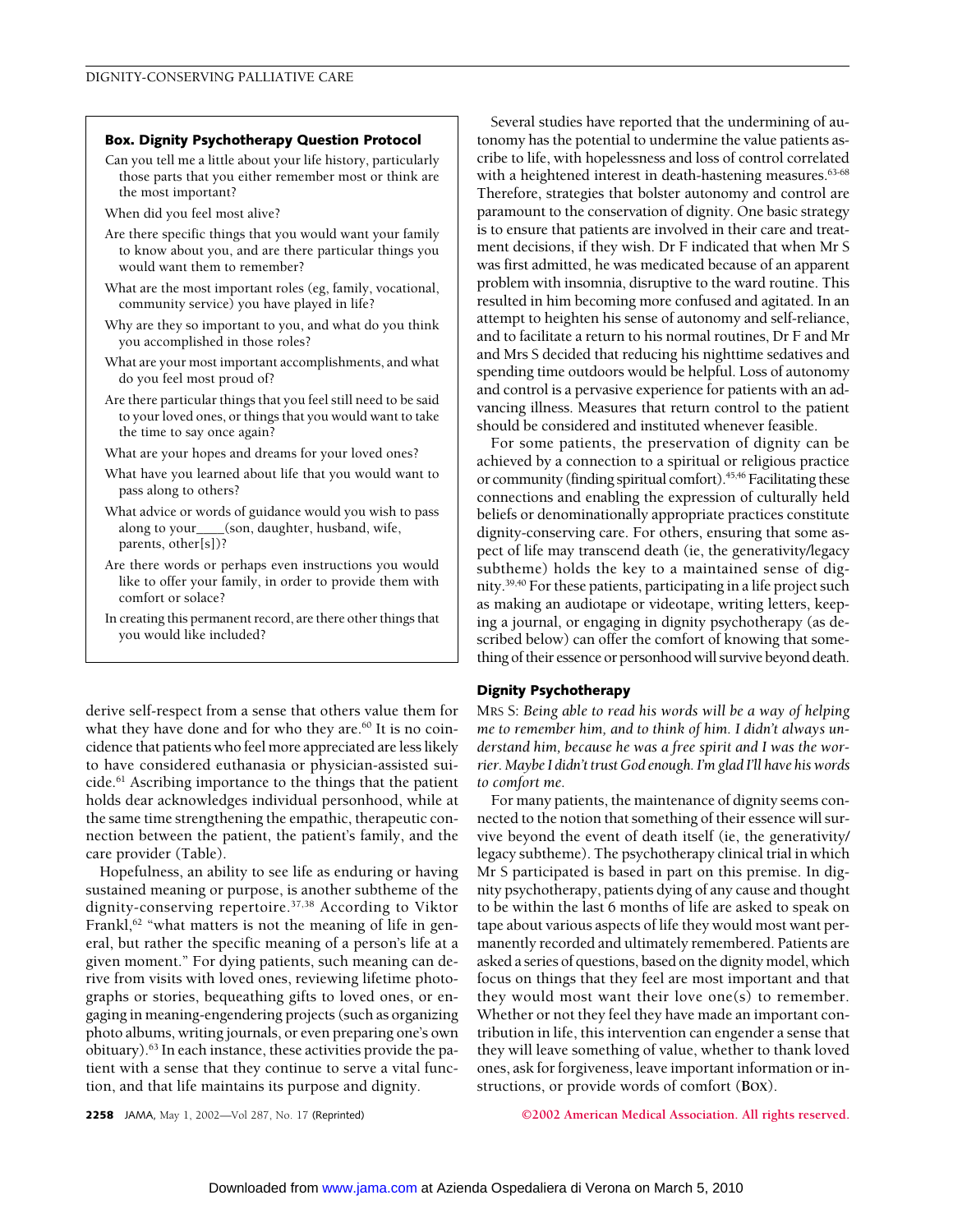Dignity psychotherapy interviews are transcribed and then edited so that they read like well-honed narratives. The "life manuscript" is returned to the patient, in most instances to be left for surviving loved ones. This therapeutic process is intended to enhance a sense of meaning and purpose for dying patients. In providing a lasting legacy for their loved ones, patients may sense that their dignity has been duly honored and therefore enhanced.

#### **The Social Dignity Inventory**

MRS S: *[The staff] have showed an interest in us and that is very important. They have been open to my coming to them and exploring [every] possibility. They have just been so helpful . . . that is really appreciated. I really admire them.*

DR F: *If all you see when cleaning someone up is excrement, that patient's dignity will suffer. If, on the other hand, you can see the whole person, that person's dignity is more likely to stay intact.*

The social dignity inventory component of the model points to environmental or contextual influences on the patient's sense of dignity. Studies find that dying patients' perceptions of support are significantly related to psychological adjustment.48-50,69 As such, measures that use the social support network—involving family, friends, health care providers, other patients, spiritual practitioners, and others fall within the realm of dignity-conserving care. This must be balanced by each individual's wish or need for maintaining stricter privacy boundaries, with sensitivity toward both personal and social boundaries (Table).

Burden to others can be a particularly difficult source of distress for patients, with some studies reporting that it is highly associated with an interest in physician-assisted suicide and euthanasia.55,61,64 When patients perceive that their illness is weighing heavily on their support network, or that death will continue to inflict a burden on those who will be left behind (ie, aftermath concerns), clinicians should encourage open, frank discussion about these issues. Fears often can be allayed, and patients reassured that burdens are usually counterbalanced by the privilege of others' being able to be with them, or look after them, in the little time they have left. Aftermath concerns can most readily be addressed by encouraging patients to settle their affairs, write an advance directive, name a health care proxy, make a will, or even—should they so wish—be involved in funeral planning.

Burden to others can be accentuated when patients perceive that their personhood or net worth has been reduced to their illness and its associated encumbrances.<sup>28,52</sup> One of the most potent dignity-conserving strategies lies in understanding the notion of care tenor. $51$  This denotes the affective and attitudinal tone of care and, if dignity is to be maintained, must convey respect and an affirmation of the patient's continued worth. While this can sometimes be achieved by inquiry into the things that have mattered and still matter most to the patient (see "Dignity-Conserving Repertoire"), it is most fundamentally based in the ability to see the patient as a whole person, deserving of honor and esteem. Maintaining dignity goes beyond what one does with or to a patient, and often resides in how one sees the patient.

#### **CONCLUSIONS**

Although dignity-conserving care should be evaluated and validated in diverse populations, the concept of conserving dignity in end-of-life care should become part of the palliative care lexicon, and the overarching standard of care for all patients nearing death. Such care should encompass a broad range of interventions, based on an understanding of the many sources of distress that may infringe on a patient's sense of dignity. What defines dignity for each patient and his or her family is unique and should be considered by clinicians to provide the most comprehensive, empathic end-of-life care possible. The model of dignity offers a framework by which clinicians can consider this task, enabling dying with dignity to become an explicitly targeted outcome.

Dignity-conserving care comprises not only what one does to patients, but how one sees patients. Affirmation can "remind the dying of their dignity... [which] is precisely what it means to comfort the dying."57 When dying patients are seen, and know that they are seen, as being worthy of honor and esteem by those who care for them, dignity is more likely to be maintained. In turn, caregivers are imbued with the dignity rendered by their actions, better enabling them to provide care and comfort to those nearing death.

**Funding/Support:** The Perspectives on Care at the Close of Life section is made possible by a grant from the Robert Wood Johnson Foundation. Other support for this article was provided by grants from the National Cancer Institute of Canada with funding from the Canadian Cancer Society, the Canadian Institutes for Health Research, the Open Society Institute's Project on Death in America, and the American Foundation for Suicide Prevention.

**Other Resources:** For a list of relevant Web sites, see the *JAMA* Web site at http:// jama.ama-assn.org/issues/v287n17/abs/jel10003.html.

**Acknowledgment:** I am grateful to the patient, his wife, and his physician for their willingness to share their story. I wish to acknowledge my research team: Tom Hack, PhD, Linda Kristjanson, PhD, Susan McClement, PhD, Mike Harlos, MD, Tom Hassard, PhD, and Kathy Cullihall, RN.

#### **REFERENCES**

**1.** Abiven M. Dying with dignity. *World Health Forum*. 1991;12:375-381. **2.** Madan TN. Dying with dignity. *Soc Sci Med*. 1992;35:425-432.

**3.** Pullman D. Dying with dignity and the death of dignity. *Health Law J*. 1996; 4:197-219.

**4.** Kade WJ. Death with dignity: a case study. *Ann Intern Med*. 2000;132:504- 506.

**5.** Sullivan AD, Hedberg K, Fleming DW. Legalized physician-assisted suicide in Oregon: the second year. *N Engl J Med*. 2000;342:598-604.

**6.** Chater S, Viola R, Paterson J, Jarvis V. Sedation for intractable distress in the dying: a survey of experts. *Palliat Med*. 1998;12:255-269.

**7.** Quill TE. Death and dignity: a case of individualized decision making. *N Engl J Med*. 1991;324:691-694.

**8.** Ganzini L, Nelson HD, Schmidt TA, Kraemer DF, Delorit MA, Lee MA. Physicians' experiences with the Oregon Death with Dignity Act. *N Engl J Med*. 2000; 342:557-563.

**9.** van der Maas PJ, van Delden JJM, Pijnenborg L, Looman CWN. Euthanasia and other medical decisions concerning the end of life. *Lancet*. 1991;338:669-674. **10.** van der Maas PJ, van der Wal G, Haverkate I, et al. Euthanasia, physicianassisted suicide, and other medical practices involving the end of life in the Neth-

erlands, 1990-1995. *N Engl J Med*. 1996;335:1699-1705. **11.** *Webster's International Dictionary*. 2nd ed. Springfield, Mass: Merriam; 1946: 730.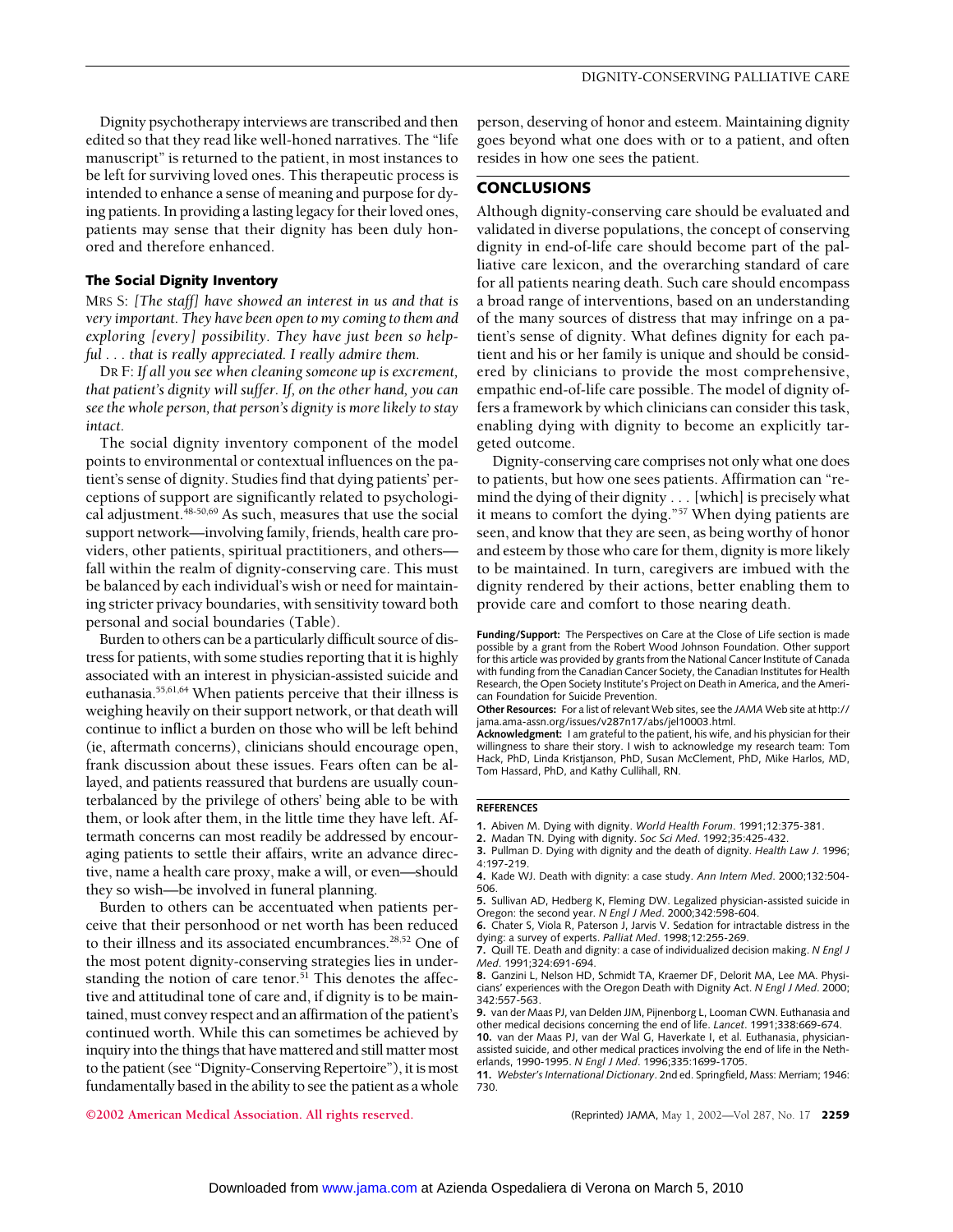#### DIGNITY-CONSERVING PALLIATIVE CARE

**12.** Quill TE. Perspectives on care at the close of life: initiating end-of-life discussions with seriously ill patients: addressing the "elephant in the room." *JAMA*. 2000; 284:2502-2507.

**13.** Stewart AL, Teno J, Patrick DL, Lynn J. The concept of quality of life of dying persons in the context of health care. *J Pain Symptom Manage*. 1999;17:93-108. **14.** Payne SA, Langley-Evans A, Hillier R. Perceptions of a "good" death: a comparative study of the views of hospice staff and patients. *Palliat Med*. 1996;10: 307-312.

**15.** Lynn J. Measuring quality of care at the end of life: a statement of principles. *J Am Geriatr Soc*. 1997;45:526-527.

**16.** Field MJ, Cassel CK, eds. *Approaching Death: Improving Care at the End of Life*. Washington, DC: National Academy Press; 1997.

**17.** Singer PA, Martin DK, Kelner M. Quality end-of-life care: patients' perspectives. *JAMA*. 1999;281:163-168.

**18.** Cohen SR, Mount BM. Quality of life in terminal illness: defining and measuring subjective well-being in the dying. *J Palliat Care*. 1992;8:40-45.

**19.** Emanuel EJ, Emanuel LL. The promise of a good death. *Lancet*. 1998;351 (suppl 2): S1121-S1129.

**20.** Steinhauser KE, Christakis NA, Clipp EC, McNeilly M, McIntyre L, Tulsky JA. Factors considered important at the end of life by patients, family, physicians, and other care providers. *JAMA*. 2000;284:2476-2482.

**21.** Turner K, Chyle R, Aggarwal G, Phillip J, Skeels A, Lickiss JN. Dignity in the dying: a preliminary study of patients in the last three days of life. *J Palliat Care*. 1996;12:7-13.

**22.** Chochinov HM, Hack T, McClement S, Harlos M, Kristjanson L. Dignity in the terminally ill: a developing empirical model. *Soc Sci Med*. 2002;54:433-443.

23. Kagawa-Singer M, Blackhall LJ. Negotiating cross-cultural issues at the end of life: "you got to go where he lives." *JAMA*. 2001;286:2993-3001.

**24.** Wanzer SH, Federman DD, Adelstein SJ, et al. The physician's responsibility toward hopelessly ill patients: a second look. *N Engl J Med*. 1989;320:844-849. **25.** Breitbart W, Jaramillo J, Chochinov HM. Palliative and terminal care. In: Holland J, ed. *Textbook of Psycho-oncology*. New York, NY: Oxford University Press; 1998:437-449.

**26.** Institute of Medicine. *Approaching Death: Improving Care at the End of Life*. Washington, DC: National Academy Press; 1997.

**27.** Caraceni A, Portenoy RK, for the International Association for the Study of Pain IASP Task Force on Cancer Pain. An international survey of cancer pain characteristics and syndromes. *Pain*. 1999;82:263-274.

**28.** Portenoy, RK,Thaler HT, Kornblith AB, et al. Symptom prevalence, characteristics and distress in a cancer population. *Qual Life Res*. 1994;3:183-189.

**29.** Hinton J. The progress of awareness and acceptance of dying assessed in cancer patients and their caring relatives. *Palliat Med*. 1999;13:19-35.

**30.** Hinton J. Sharing or withholding awareness of dying between husband and wife. *J Psychosom Res*. 1981;25:337-343.

**31.** Tigges KN. Occupational therapy. In: Doyle D, Hanks GWC, MacDonald N, eds. *Oxford Textbook of Palliative Medicine*. 2nd ed. New York, NY: Oxford University Press; 1999;829-837.

**32.** Lichter I. Some psychological causes of distress in the terminally ill. *Palliat Med*. 1991;5:138-146.

**33.** Cherny NI, Coyle N, Foley KM. Suffering in the advanced cancer patient: a definition and taxonomy. *J Palliat Care*. 1994;10:57-70.

**34.** Cassell EJ. The nature of suffering and the goals of medicine. *N Engl J Med*. 1982;306:639-645.

**35.** Byock IR.The nature of suffering and the nature of opportunity at the end of life. *Clin Geriatr Med*. 1996;12:237-252.

**36.** Byock IR. When suffering persists.... *J Palliat Care*. 1994;10:8-13.

**37.** Chochinov HM, Wilson KG, Enns M, Lander S. Depression, hopelessness, and

suicidal ideation in the terminally ill. *Psychosomatics*. 1998;39:366-370. **38.** Breitbart W, Rosenfeld B, Pessin H, et al. Depression, hopelessness, and de-

sire for hastened death in terminally ill patients with cancer. *JAMA*. 2000;284: 2907-2911.

**39.** Lichter I, Mooney J, Boyd M. Biography as therapy. *Palliat Med*. 1993;7:133- 137.

**40.** Fisher BJ. Successful aging, life satisfaction, and generativity in later life. *Int J Aging Hum Dev*. 1995;41:239-250.

**41.** Taylor SE. Adjustment to threatening events: a theory of cognitive adaptation. *Am Psychol*. 1983;38:1161-1173.

**42.** Wool MS. Understanding denial in cancer patients. *Adv Psychosom Med*. 1988; 18:37-53.

**43.** Greer S. Fighting spirit in patients with cancer. *Lancet*. 2000;355:847-848.

**44.** Nelson DV, Friedman LC, Baer PE, Lane M, Smith FE. Attitudes of cancer: psychometric properties of fighting spirit and denial. *J Behav Med*. 1989;12:341- 355.

**45.** Holland JC, Passik S, Kash KM, et al. The role of religious and spiritual beliefs in coping with malignant melanoma. *Psychooncology*. 1999;8:14-26.

**46.** Daaleman TP, VandeCreek L. Placing religion and spirituality in end-of-life care. *JAMA*. 2000;284:2514-2517.

**47.** Nemcekova M, Ziakova K, Mistuna D, Kudlicka J. Respecting patients' rights. *Bull Med Ethics*. 1998:13-18. No. 140.

**48.** Katz JS, Sidell M, Komaromy C. Dying in long-term care facilities: support needs of other residents, relatives, and staff. *Am J Hosp Palliat Care*. 2001;18:321-326. **49.** Andershed B, Ternestedt BM. Development of a theoretical framework de-

scribing relatives' involvement in palliative care. *J Adv Nurs*. 2001;34:554-562. **50.** Kristjanson LJ, Sloan JA, Dudgeon D, Adaskin E. Family members' perceptions of palliative cancer care: predictors of family functioning and family members' health. *J Palliat Care*. 1996;12:10-20.

**51.** Barthow C. Negotiating realistic and mutually sustaining nurse-patient relationships in palliative care. *Int J Nurs Pract*. 1997;3:206-210.

**52.** Kinsella G, Cooper B, Picton C, Murtagh D. A review of the measurement of caregiver and family burden in palliative care. *J Palliat Care*. 1998;14:37-45. **53.** Pullman D. Human dignity and the ethics and aesthetics of pain and suffer-

ing. *Theor Med Bioeth*. In press. **54.** Kant I. *The Fundamental Principles of the Metaphysics of Morals*. Abbott TK,

trans. Buffalo, NY: Prometheus Books; 1987.

**55.** Meier DE, Emmons CA, Wallenstein S, Quill T, Morrison RS, Cassel CK. A national survey of physician-assisted suicide and euthanasia in the United States. *N Engl J Med*. 1998;338:1193-1201.

**56.** Portenoy RK, Coyle N, Kash KM, et al. Determinants of the willingness to endorse assisted suicide: a survey of physicians, nurses, and social workers. *Psychosomatics*. 1997;38:277-287.

**57.** Sulmasy DP. Death and human dignity. *Linacre Q*. 1994;61:27-36.

**58.** Chochinov HM, Wilson KG, Enns M, et al. Desire for death in the terminally ill. *Am J Psychiatry*. 1995;152:1185-1191.

**59.** Chochinov HM, Tataryn D, Clinch JJ, Dudgeon D. Will to live in the terminally ill. *Lancet*. 1999;354:816-819.

**60.** Cassem N. The dying patient. In: Hackett T, Cassem N, eds. *The Massachusetts General Hospital Handbook of General Hospital Psychiatry*. Littleton, Mass: PSG Publishing Co Inc; 1987:332-352.

**61.** Emanuel EJ, Fairclough DL, Emanuel LL. Attitudes and desires related to euthanasia and physician-assisted suicide among terminally ill patients and their caregivers. *JAMA*. 2000;284:2460-2468.

**62.** Frankl VE. *Man's Search for Meaning*. New York, NY: Simon & Schuster; 1963: 171.

**63.** Block SD. Perspectives on care at the close of life: psychological considerations, growth, and transcendence at the end of life: the art of the possible. *JAMA*. 2001;285:2898-2905.

**64.** Wilson KG, Scott JF, Graham ID, et al. Attitudes of terminally ill patients toward euthanasia and physician-assisted suicide. *Arch Intern Med*. 2000;160:2454- 2460.

**65.** Back AL, Wallace JI, Starks HE, Pearlman RA. Physician-assisted suicide and euthanasia in Washington state: patient requests and physician responses. *JAMA*. 1996;275:919-925.

**66.** Seale C, Addington-Hall J. Euthanasia: why people want to die earlier. *Soc Sci Med*. 1994;39:647-654.

**67.** Block SD, Billings JA. Patient requests to hasten death: evaluation and management in terminal care. *Arch Intern Med*. 1994;154:2039-2047.

**68.** Ganzini L, Johnston WS, Hoffman WF. Correlates of suffering in amyotrophic lateral sclerosis. *Neurology*. 1999;52:1434-1440.

**69.** Dobratz MC. Causal influences of psychological adaptation in dying. *West J Nurs Res*. 1993;15:708-729.